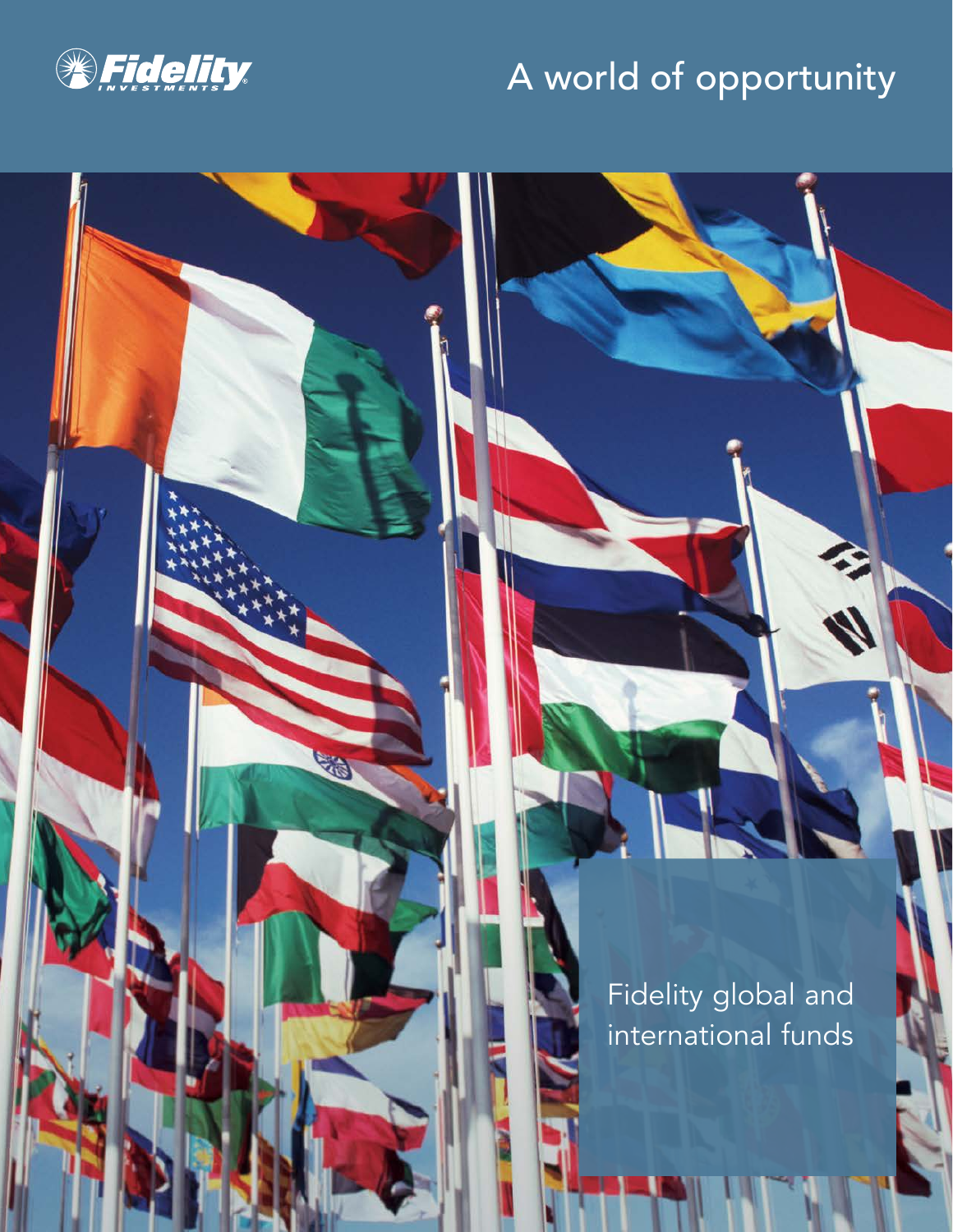## Explore the world with Fidelity

Investors have access to a world of choice with the wide range of mutual funds and related investment solutions that Fidelity has created using our fundamental, bottom-up investment approach. And these products offer a broad spectrum of diversification opportunities – by asset class, sector, market cap and geography – to give investors all the diversification choices they need for a well-balanced portfolio.



1 While the funds are typically managed to the constraints shown, the portfolio managers retain the discretion to deviate from them, and may not be included in the prospectus as part of the fund's investment strategies.

2 High income includes, but is not limited to, high-yield securities, emerging market debt securities, and floating rate debt instruments.

3 Fidelity Global Intrinsic Value Class is closed to new purchases and switches for registered plans, except for existing systematic transactions. For registered plans, investors may consider purchasing Fidelity Global Int